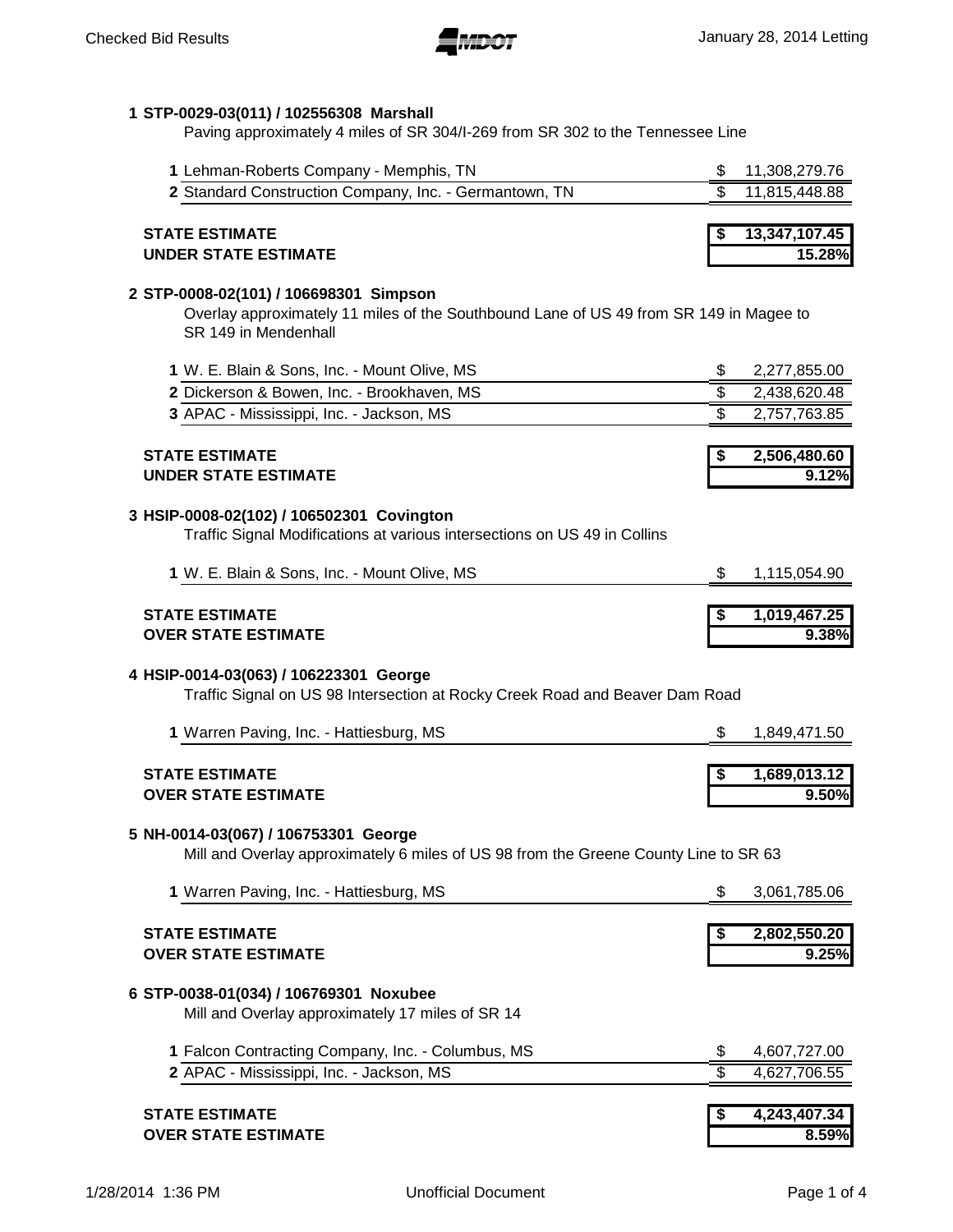

## **7 NH-0055-02(236) / 106483301 Hinds**

Intersection Improvements at I-55/Lakeland Drive

| 1 Hemphill Construction Company, Inc. - Florence, MS                                                                                      | \$  | 1,735,830.95           |
|-------------------------------------------------------------------------------------------------------------------------------------------|-----|------------------------|
| 2 Southern Rock, LLC - Brandon, MS                                                                                                        | \$  | 2,278,107.25           |
|                                                                                                                                           |     |                        |
| <b>STATE ESTIMATE</b>                                                                                                                     |     | 1,582,091.54           |
| <b>OVER STATE ESTIMATE</b>                                                                                                                |     | 9.72%                  |
| 8 BR-0055-02(237) / 106533301 & MRP-5055-25(201) / 304990301 Hinds<br>Bridge Maintenance on I-55 at Riverside Drive on Bridge No. 96.7A&B |     |                        |
| 1 Century Construction & Realty, Inc. - Tupelo, MS                                                                                        | \$  | 899,410.05             |
| 2 T. L. Wallace Construction, Inc. - Columbia, MS                                                                                         | \$  | 980,713.30             |
|                                                                                                                                           |     |                        |
| <b>STATE ESTIMATE</b><br><b>OVER STATE ESTIMATE</b>                                                                                       |     | 562,117.95<br>60.00%   |
|                                                                                                                                           |     |                        |
| 9 IM-0059-02(103) / 106408301 Jones<br>Mill & Overlay approximately 7 miles of I-59 from Laurel to Jasper County Line                     |     |                        |
| 1 Dunn Roadbuilders, LLC - Laurel, MS                                                                                                     | \$  | 13,072,174.15          |
| <b>STATE ESTIMATE</b>                                                                                                                     |     | 11,933,196.92          |
| <b>OVER STATE ESTIMATE</b>                                                                                                                |     | 9.54%                  |
| 10 STP-0066-01(013) / 106754301 Jackson<br>Mill and Overlay approximately 3 Miles of SR 57 from US 90 to Ocean Springs Road               |     |                        |
| 1 Mallette Brothers Construction Company, Inc. - Gautier, MS                                                                              | \$. | 1,686,000.00           |
| <b>STATE ESTIMATE</b><br><b>OVER STATE ESTIMATE</b>                                                                                       |     | 1,543,908.00<br>9.20%  |
| 11 STP-0070-04(018) / 106296301 Lafayette<br>Interchange Reconstruction at Old Taylor Rd. and SR 6 Interchange                            |     |                        |
| 1 Talbot Bros Contr Co, Inc & Talbot Bros Grading Co, Inc, AJV - Nesbit, MS                                                               | \$  | 6,827,427.58           |
| 2 Eutaw Construction Company, Inc. - Aberdeen, MS                                                                                         | \$  | 7,288,632.75           |
| 3 Joe McGee Construction Company, Inc. - Lake, MS                                                                                         | \$  | 8,349,622.95           |
|                                                                                                                                           |     |                        |
| <b>STATE ESTIMATE</b><br><b>OVER STATE ESTIMATE</b>                                                                                       |     | 5,348,096.34<br>27.66% |
|                                                                                                                                           |     |                        |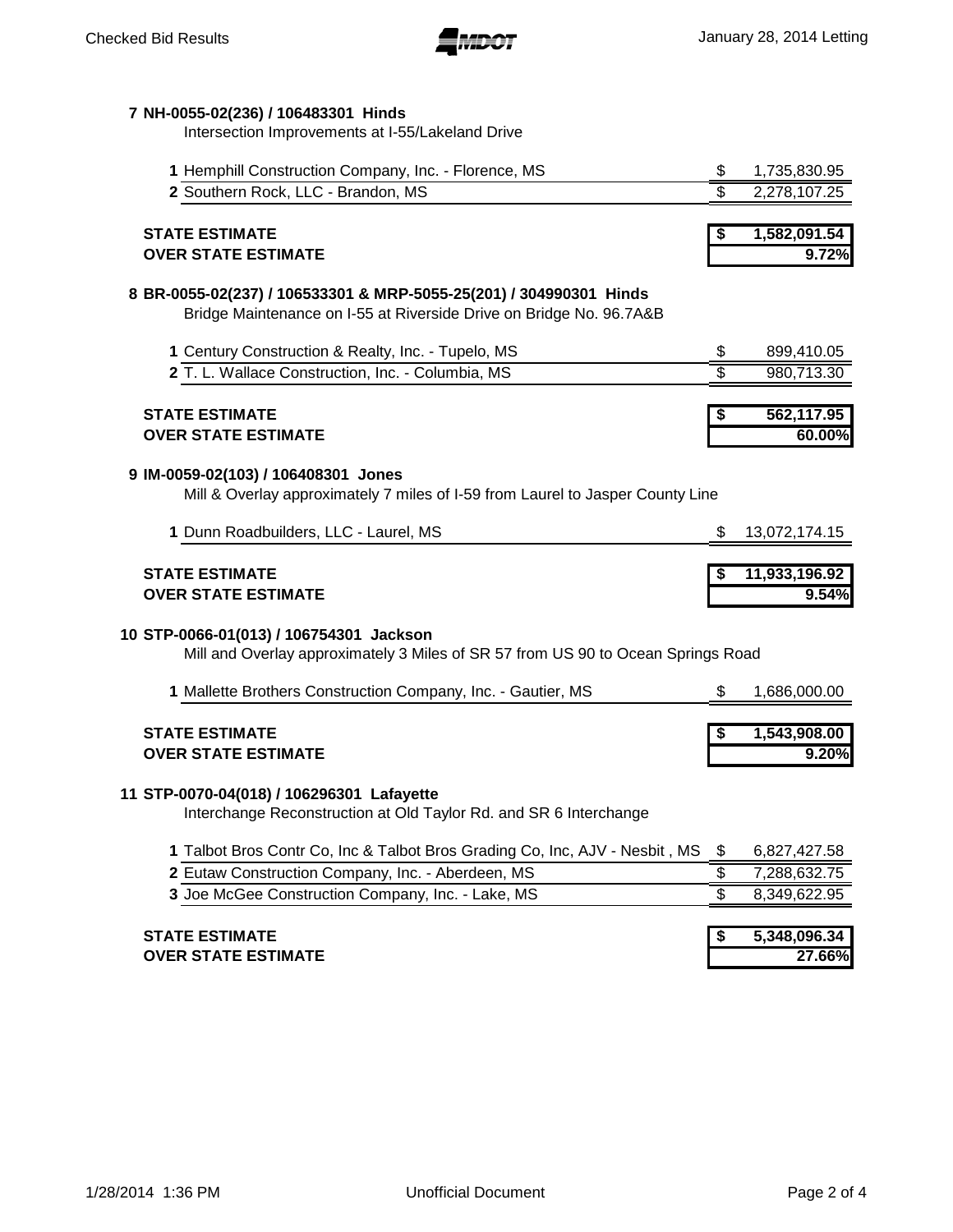## **BR-0914-00(007) / 100299301 Marshall**

Bridge Replacement on SR 309 between US 78 and Barton

| 1 N. L. Carson Construction Company, Inc. - Carthage, MS | 8,103,039.28  |
|----------------------------------------------------------|---------------|
| 2 L & A Contracting Company - Hattiesburg, MS            | 8,445,869.15  |
| 3 T. L. Wallace Construction, Inc. - Columbia, MS        | 8,587,263.75  |
| 4 Tanner Construction Company, Inc. - Ellisville, MS     | 8,884,713.51  |
| 5 Eutaw Construction Company, Inc. - Aberdeen, MS        | 8,887,587.22  |
| 6 Bell And Associates Construction, LP - Brentwood, TN   | 8,934,675.85  |
| 7 Key, LLC - Madison, MS                                 | 9,396,764.76  |
| 8 Century Construction & Realty, Inc. - Tupelo, MS       | 9,713,647.11  |
| 9 Dement Construction Company, LLC - Jackson, TN         | 9,751,501.89  |
| 10 James Construction Group, LLC - Baton Rouge, LA       | 10,627,179.85 |
|                                                          |               |

| <b>STATE ESTIMATE</b>       | 8,582,054.51 |
|-----------------------------|--------------|
| <b>UNDER STATE ESTIMATE</b> | 5.58%        |

#### **BR-2170-00(021) / 105120301 Jones**

Bridge Replacement on US 11 at Waterfall Creek, Bridge #85.2

| 1 T. L. Wallace Construction, Inc. - Columbia, MS        | 999,578.87   |
|----------------------------------------------------------|--------------|
| 2 N. L. Carson Construction Company, Inc. - Carthage, MS | 1,016,365.53 |
| 3 Joe McGee Construction Company, Inc. - Lake, MS        | 1.085.063.91 |
| 4 Key, LLC - Madison, MS                                 | 1,577,278.45 |
|                                                          |              |

#### **STATE ESTIMATE 1,071,336.41 UNDER STATE ESTIMATE 6.70%**

#### **BR-9999-07(008) / 106647303 Lincoln & Pike**

Bridge Joint Repairs on I-55 between Louisiana State Line and Copiah County Line

| 1 Interstate Improvement, Inc. - Faribault, MN    | 415.497.00                            |
|---------------------------------------------------|---------------------------------------|
| 2 Sunbelt Sealing, Inc. - Jackson, MS             | 576.809.08                            |
| 3 Proshot Concrete, Inc. - Florence, AL IRREGULAR | 017 867 N<br><del>,,,,,,,,,,,,,</del> |

| <b>STATE ESTIMATE</b>       | 493.382.50 |
|-----------------------------|------------|
| <b>UNDER STATE ESTIMATE</b> | 15.79%     |